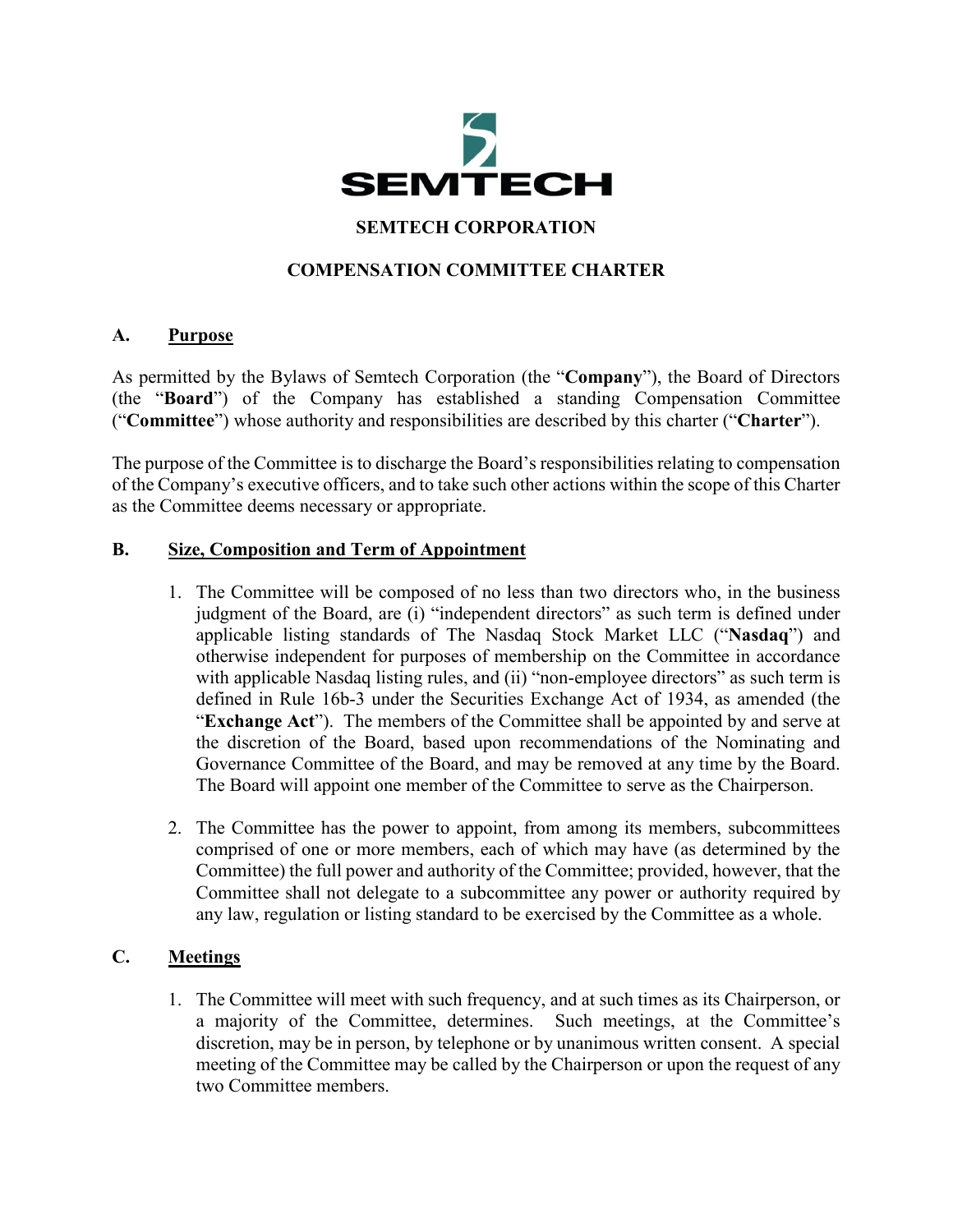- 2. Minutes of Committee meetings will be prepared and approved at subsequent meetings. Approved minutes will be transmitted to the Secretary of the Company for inclusion in the Company's records.
- 3. The Committee will be governed by the same rules regarding meetings, actions without meetings, notice, waiver of notice, and quorum and voting requirements that are applicable to the Board. The Committee is authorized to adopt its own rules of procedure not inconsistent with any provision of this Charter, the Bylaws of the Company, or the laws of the State of Delaware.

## **D. Authority and Oversight by the Board**

- 1. The Committee derives its authority from the Bylaws of the Company and the authority delegated to it by the Board. The Committee's direct reporting relationship is to the Board.
- 2. The Committee will regularly report its activities to the full Board. The Committee will perform the duties delegated to it by the Board.
- 3. The Committee is authorized to have full and unrestricted access to the independent auditors, internal auditors, internal and outside counsel, the Chief Human Resources Officer, and all personnel, records, operations, properties, and all other information and resources of the Company as required, in its sole discretion, to discharge its duties and responsibilities. The Committee has the authority to direct and supervise an investigation into any matter it deems necessary or appropriate to fulfill its duties.
- 4. In carrying out their duties, members of the Committee shall be entitled to rely on (i) the integrity of those persons within the Company and of the professionals and experts (such as the independent auditors, the internal auditors and outside advisors and experts) from which it receives information, (ii) the accuracy of the financial and other information provided to the Committee by such persons, professionals or experts absent actual knowledge to the contrary (which shall be promptly reported to the Board), and (iii) representations made by management or such professionals or experts.

# **E. Outside Advisors and Their Funding**

1. The Committee will have the authority, in its sole discretion, to engage independent counsel, compensation and other consultants and other advisors as it deems necessary or appropriate to carry out its duties. Prior to engaging any such counsel, consultants and other advisors, the Committee shall take into account and consider such factors as may be required by the relevant rules of the Securities and Exchange Commission ("**SEC**") and Nasdaq. The Committee shall be directly responsible for the appointment, determination of compensation, and oversight of the work of any such counsel, consultants and other advisors retained by the Committee, including sole authority to approve the counsel's, consultant's or other advisor's fees and other retention terms. The Company will provide for the appropriate funding, as determined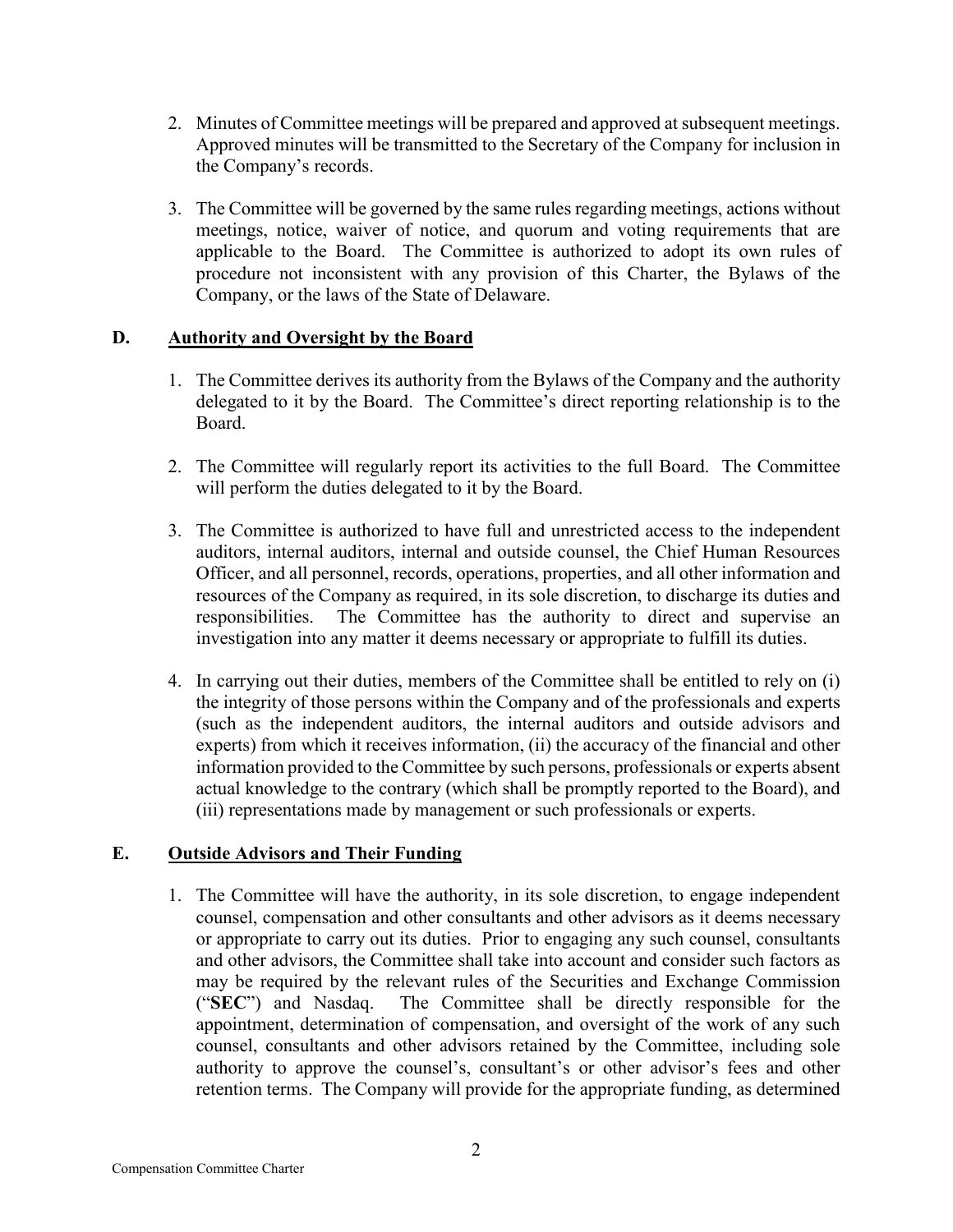by the Committee, for payment of (i) reasonable compensation to any such counsel, consultants and other advisors engaged by the Committee and (ii) ordinary administrative expenses necessary or appropriate in carrying out its duties.

2. Any communications between the Committee and legal counsel in the course of obtaining legal advice will be considered privileged communications of the Company, and the Committee will take all necessary steps to preserve the privileged nature of those communications.

## **F. Responsibilities and Duties**

In performing its function, the Committee shall undertake those tasks and responsibilities that, in its judgment, would most effectively contribute to and implement the purposes of the Committee. In addition to the general tasks and responsibilities, the following duties and responsibilities are the specific functions of the Committee, to be performed as the Committee deems necessary or appropriate, along with such other responsibilities as the Board shall require from time to time:

## **1. Compensation Philosophy**

- a. The Committee shall periodically review and evaluate the Company's long-term strategy of employee compensation, endeavoring to ensure that compensation policies are designed to attract and retain key employees, motivate employees to achieve the Company's business objectives, and align the interests of the Company's executive management with the long-term interests of the Company's shareholders.
- b. The Committee shall periodically review and evaluate the Company's executive officer compensation policies and practices, endeavoring to ensure that high levels of performance are recognized and rewarded and that the compensation of the Company's executive officers takes into account the levels of compensation of comparable companies (as determined by the Committee in its judgment), general economic conditions, and the Company's performance.

# **2. Executive Compensation and Related Matters**

- a. The Committee shall, at least annually, review and approve goals and objectives for the Chief Executive Officer and evaluate the Chief Executive Officer's performance against those goals and objectives.
- b. The Committee shall determine, or recommend to the Board for determination, all elements of the compensation of the Chief Executive Officer taking into consideration, to the extent it deems appropriate, data provided by the Committee's consultants and advisors and such other information as the Committee may deem appropriate. Notwithstanding the Committee's authority to invite members of Company management to attend Committee meetings, the Chief Executive Officer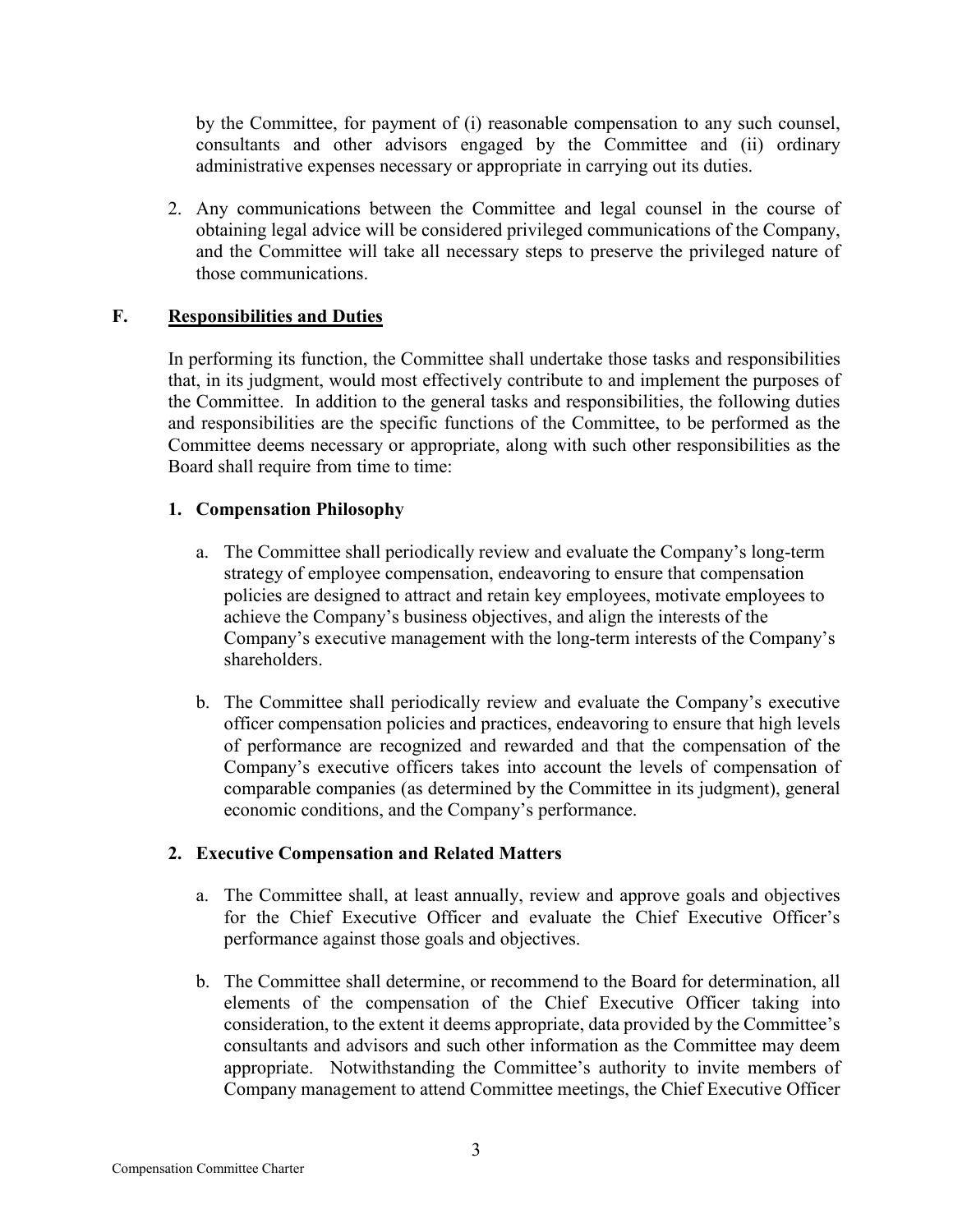may not be present during voting or deliberations as to his or her own compensation.

- c. The Committee shall determine all elements of the compensation of all other executive officers taking into consideration, to the extent it deems appropriate, the recommendations of the Chief Executive Officer, data provided by the Committee's consultants and advisors, and such other information as the Committee may deem appropriate. For purposes of this Charter, "**executive officers**" means those employees who have been determined by the Board to be "executive officers" as such term is defined under applicable listing standards of Nasdaq.
- d. Each year the Committee shall review the Company's annual Compensation Discussion and Analysis ("**CD&A**") disclosure as prepared in accordance with applicable rules and regulations for inclusion in the Company's annual proxy statement or annual report, as applicable, and issue a report (which will also be included in that proxy statement or annual report) as to whether, based on the Committee's review of that disclosure, the Committee recommends to the Board that the CD&A be included in that proxy statement or annual report.
- e. To the extent the Committee determines appropriate, consider the results of the most recent stockholder advisory vote on executive compensation required by Section 14A of the Exchange Act.
- f. The Committee shall from time to time review the management development programs and succession plans presented by the Chief Executive Officer and the senior-most executive of the Company's Human Resources department, and make recommendations to the Board for executive officer development and for retention and corporate succession plans for the Chief Executive Officer.
- g. The Committee may adopt, will periodically review and monitor compliance with, and has the authority to modify, in each case as it deems appropriate, any (i) compensation clawback policy applicable to the Company's executive officers and (ii) any stock ownership guidelines applicable to the Company's executive officers or non-employee members of the Board.
- h. The Committee may, if and as it deems is appropriate, consider the Company's compensation arrangements for any other employee or group of employees.

## **3. Incentive Compensation Programs and Benefit Plans**

a. The Committee shall make recommendations to the Board with respect to any new, or proposed amendment to any existing, equity-based compensation plans, to the extent such amendment authority has not been conferred to the Committee as the administrator of such plan.